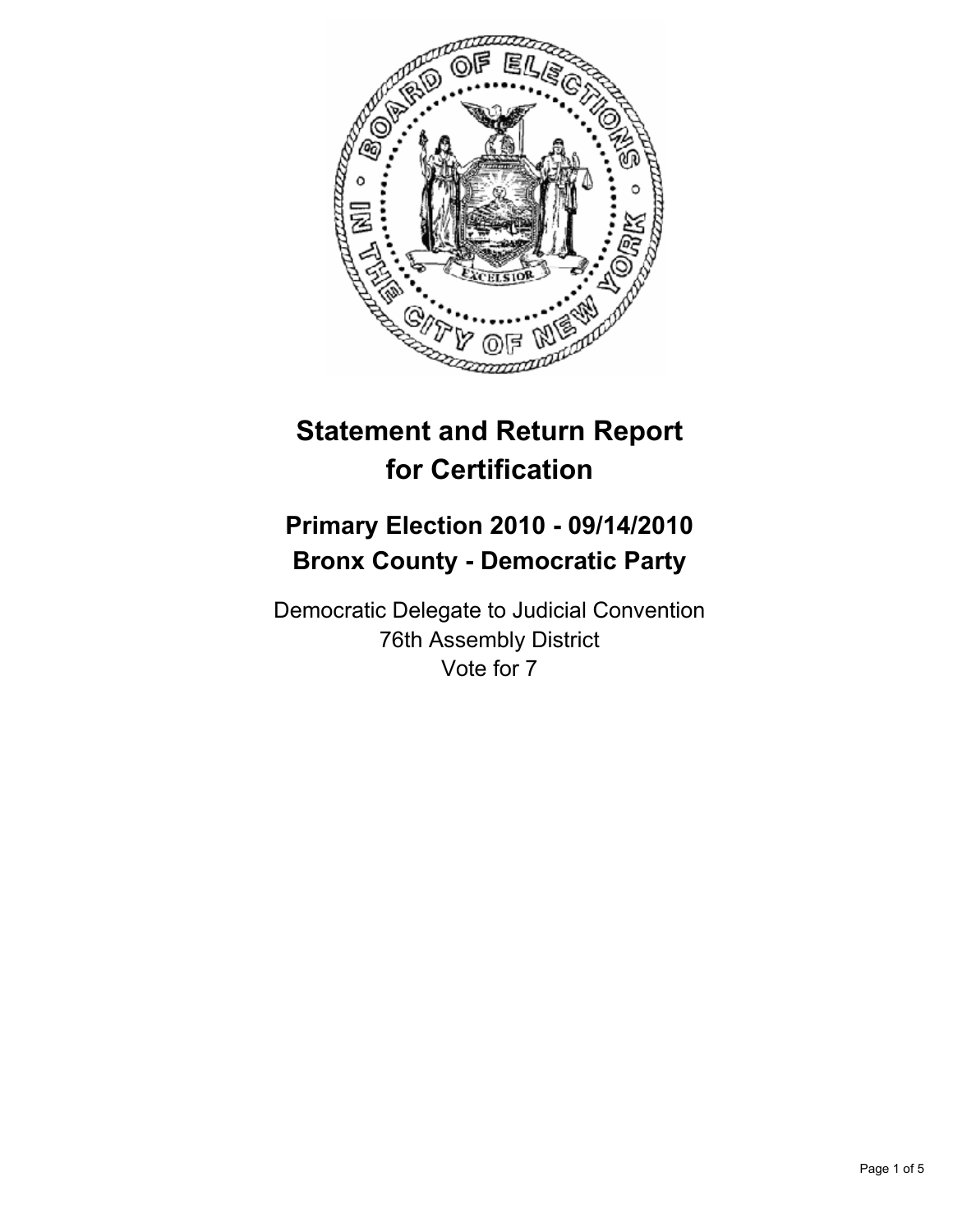

## **Assembly District 76**

| PUBLIC COUNTER                   | 5,284        |
|----------------------------------|--------------|
| <b>EMERGENCY</b>                 | 11           |
| ABSENTEE/MILITARY                | 72           |
| AFFIDAVIT                        | 105          |
| ROSELYN JOHNSON                  | 1,597        |
| <b>RAQUEL RIVERA</b>             | 1,479        |
| FIROZ H REZA                     | 582          |
| <b>SHANNEL PARSONS</b>           | 995          |
| <b>BENITO RIVERA JR.</b>         | 1,190        |
| HILDA HERNANDEZ                  | 1,291        |
| <b>ANA GONZALEZ</b>              | 1,309        |
| <b>MOHAMMED MUJUMDER</b>         | 1,204        |
| DEBRAH OGUAMAH                   | 933          |
| <b>ARLENE OLIVERAS</b>           | 1,359        |
| <b>WILFRED ESCOBAR</b>           | 1,284        |
| RICHARD J BRANCAZIO              | 781          |
| <b>CHERYL D LAMB</b>             | 1,378        |
| CARLOS RAMOS (WRITE-IN)          | 1            |
| <b>CARMEN MORALES (WRITE-IN)</b> | 1            |
| <b>DENISE RIVERA (WRITE-IN)</b>  | 1            |
| DONALD FLETCHER (WRITE-IN)       | $\mathbf{1}$ |
| FARIDA JEASMA (WRITE-IN)         | 1            |
| FARIDA YEASMIN (WRITE-IN)        | 1            |
| <b>GERALDINE LAMB (WRITE-IN)</b> | 1            |
| <b>GLADY PLACAO (WRITE-IN)</b>   | 1            |
| HELEN R JACOME (WRITE-IN)        | 1            |
| HELEN REYES (WRITE-IN)           | $\mathbf{1}$ |
| HELEN REYES JACOME (WRITE-IN)    | 3            |
| HELEN ROJAS J. (WRITE-IN)        | 1            |
| HORTENCIA MENDEZ (WRITE-IN)      | 1            |
| JENNIE (WRITE-IN)                | 1            |
| MALIKIA GABEY (WRITE-IN)         | $\mathbf{1}$ |
| MARCON CRESPO (WRITE-IN)         | 1            |
| MARCOS CRESPO (WRITE-IN)         | 6            |
| MARILYNE JAMES (WRITE-IN)        | 1            |
| MARLENE ROJAS (WRITE-IN)         | 6            |
| MATTHEN SHUFFLER (WRITE-IN)      | 1            |
| MATTHEW SHIFF (WRITE-IN)         | 1            |
| MATTHEW SHUFFLER (WRITE-IN)      | 1            |
| MICHAEL ROBLES (WRITE-IN)        | 6            |
| MICHAEL ROBLOS (WRITE-IN)        | 1            |
| MONICA HANKERS (WRITE-IN)        | 1            |
| MONICA HANKIN (WRITE-IN)         | 2            |
| MONICA HANKINS (WRITE-IN)        | 3            |
| NANCY CRESPO (WRITE-IN)          | 1            |
| NELLY MEDINA (WRITE-IN)          | 9            |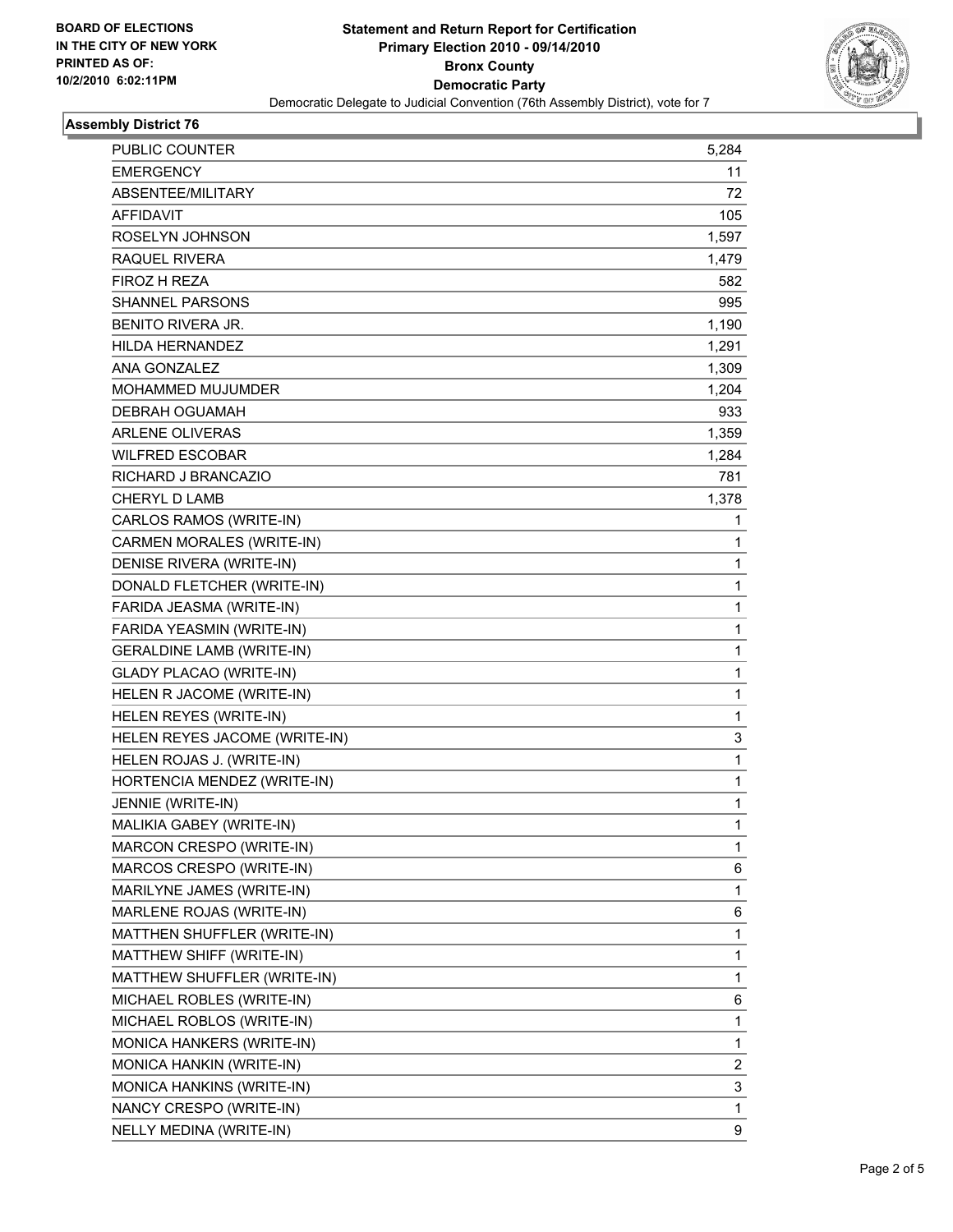

## **Assembly District 76**

| <b>Total Votes</b>        | 15.444 |
|---------------------------|--------|
| YASMIN FARIDA (WRITE-IN)  |        |
| THOMAS WERNHAM (WRITE-IN) |        |
| RUBEN DIAZ (WRITE-IN)     |        |
| PETE RIVERA (WRITE-IN)    |        |
| NILDA CRUZ (WRITE-IN)     |        |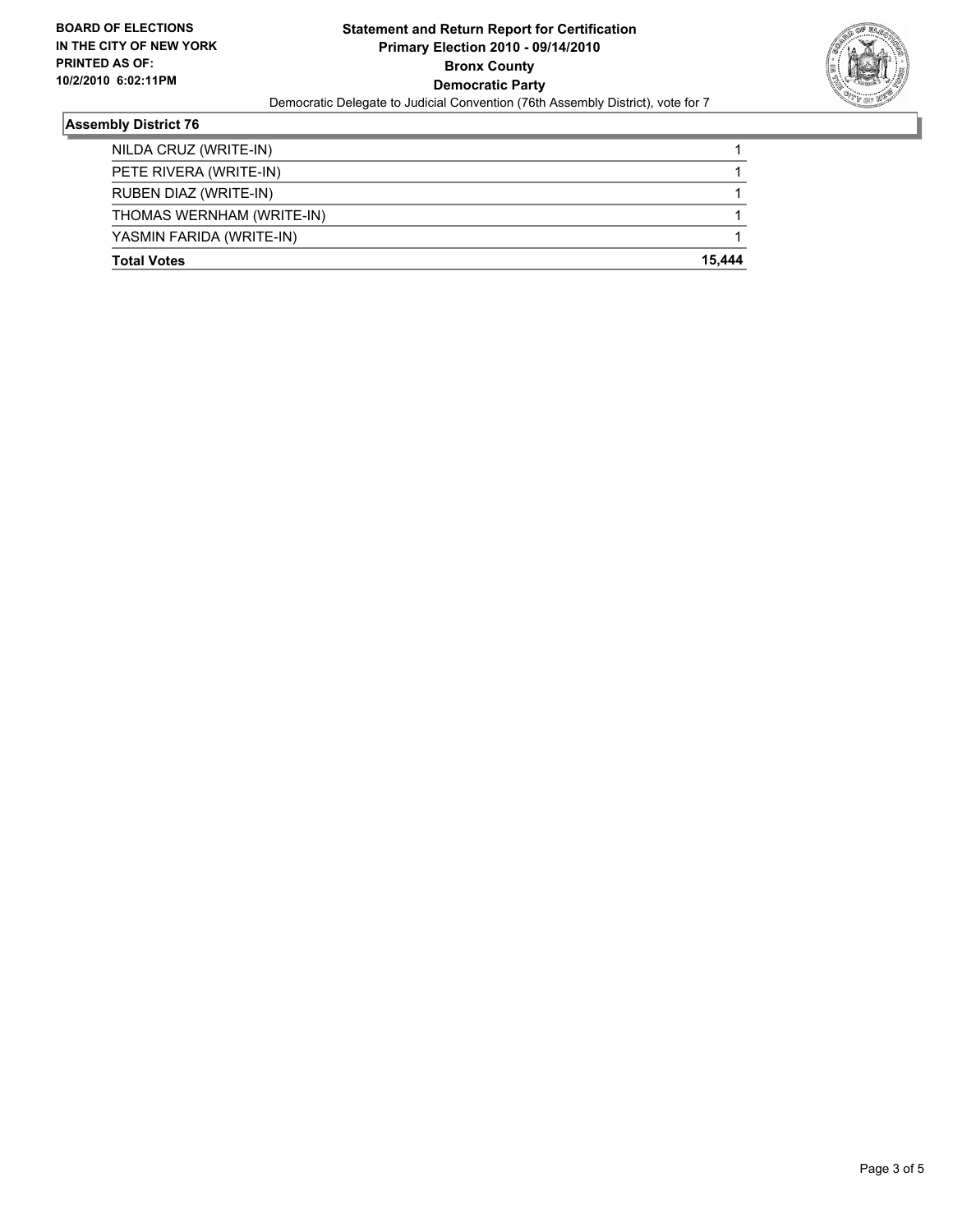

### **Total for Democratic Delegate to Judicial Convention (76th Assembly District) - Bronx County**

| PUBLIC COUNTER                   | 5,284 |
|----------------------------------|-------|
| <b>EMERGENCY</b>                 | 11    |
| ABSENTEE/MILITARY                | 72    |
| <b>AFFIDAVIT</b>                 | 105   |
| ROSELYN JOHNSON                  | 1,597 |
| RAQUEL RIVERA                    | 1,479 |
| FIROZ H REZA                     | 582   |
| SHANNEL PARSONS                  | 995   |
| <b>BENITO RIVERA JR.</b>         | 1,190 |
| <b>HILDA HERNANDEZ</b>           | 1,291 |
| ANA GONZALEZ                     | 1,309 |
| MOHAMMED MUJUMDER                | 1,204 |
| <b>DEBRAH OGUAMAH</b>            | 933   |
| <b>ARLENE OLIVERAS</b>           | 1,359 |
| <b>WILFRED ESCOBAR</b>           | 1,284 |
| RICHARD J BRANCAZIO              | 781   |
| <b>CHERYL D LAMB</b>             | 1,378 |
| CARLOS RAMOS (WRITE-IN)          | 1     |
| CARMEN MORALES (WRITE-IN)        | 1     |
| DENISE RIVERA (WRITE-IN)         | 1     |
| DONALD FLETCHER (WRITE-IN)       | 1     |
| FARIDA JEASMA (WRITE-IN)         | 1     |
| FARIDA YEASMIN (WRITE-IN)        | 1     |
| <b>GERALDINE LAMB (WRITE-IN)</b> | 1     |
| <b>GLADY PLACAO (WRITE-IN)</b>   | 1     |
| HELEN R JACOME (WRITE-IN)        | 1     |
| HELEN REYES (WRITE-IN)           | 1     |
| HELEN REYES JACOME (WRITE-IN)    | 3     |
| HELEN ROJAS J. (WRITE-IN)        | 1     |
| HORTENCIA MENDEZ (WRITE-IN)      | 1     |
| JENNIE (WRITE-IN)                | 1     |
| MALIKIA GABEY (WRITE-IN)         | 1     |
| MARCON CRESPO (WRITE-IN)         | 1     |
| MARCOS CRESPO (WRITE-IN)         | 6     |
| MARILYNE JAMES (WRITE-IN)        | 1     |
| MARLENE ROJAS (WRITE-IN)         | 6     |
| MATTHEN SHUFFLER (WRITE-IN)      | 1     |
| MATTHEW SHIFF (WRITE-IN)         | 1     |
| MATTHEW SHUFFLER (WRITE-IN)      | 1     |
| MICHAEL ROBLES (WRITE-IN)        | 6     |
| MICHAEL ROBLOS (WRITE-IN)        | 1     |
| MONICA HANKERS (WRITE-IN)        | 1     |
| MONICA HANKIN (WRITE-IN)         | 2     |
| MONICA HANKINS (WRITE-IN)        | 3     |
| NANCY CRESPO (WRITE-IN)          | 1     |
| NELLY MEDINA (WRITE-IN)          | 9     |